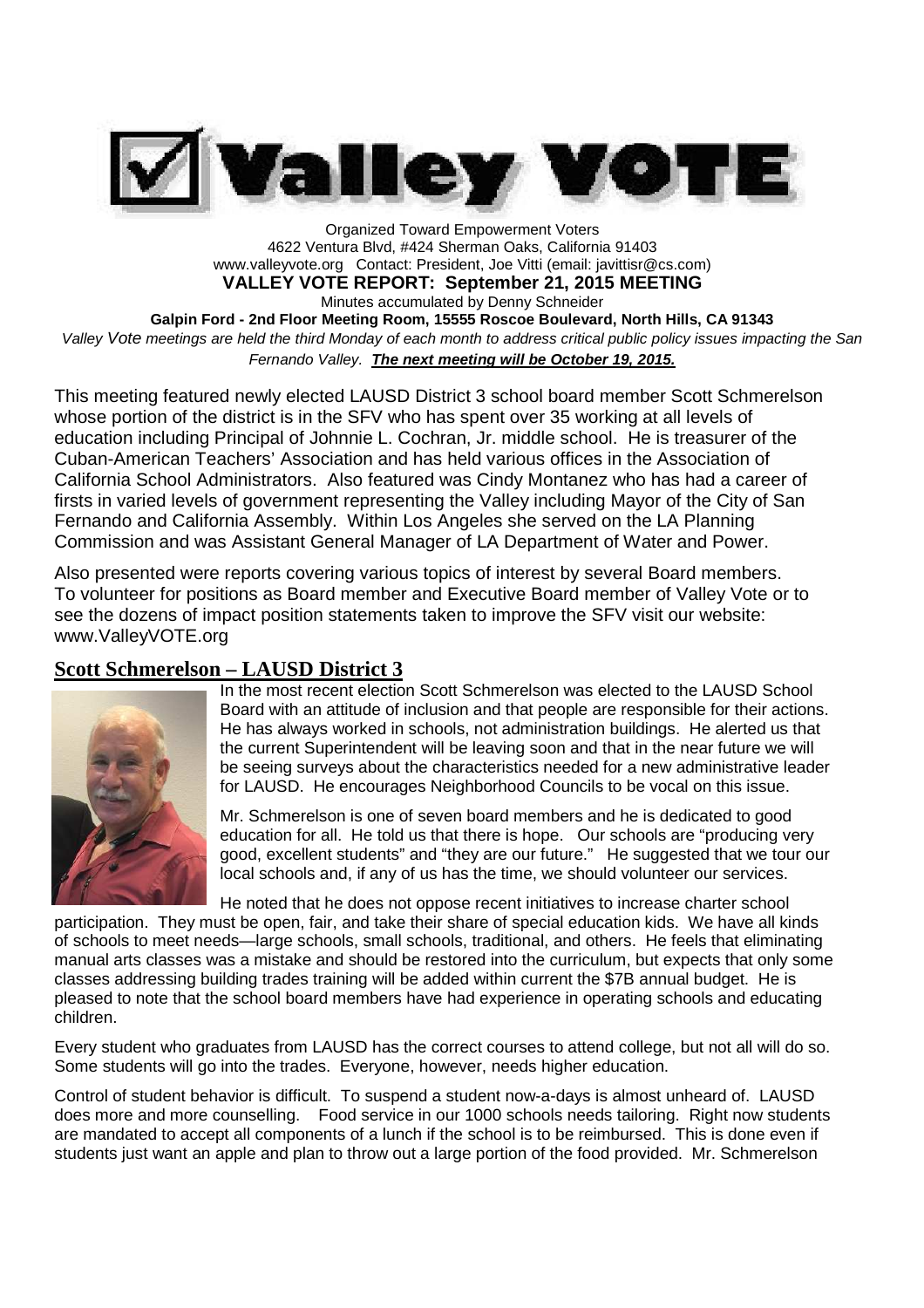wants to change this. He provided an example of his concern that children are only willing to drink flavored milk, not regular white milk. Sugar in the flavored milk is not significant, but it gets the children to drink it. He agreed to look into more serving of water in the schools.

Mr. Schmerelson supports sustainable gardens and water conservation and wants to see the district do even more. He told us about a problem with some artificial turf which cannot handle the heat and needs to be watered!

He addressed the low test scores of LAUSD. He noted that the computer programs have not kept up to give the students experience of using computers to answer test questions. Some students were not well versed in navigating the computer skills and that put them at the disadvantage of trying to work the problems while learning to use the computer.

Mr. Schmerelson told us that LAUSD is one of the least funded districts (per capita) within California and that the ratio of administrators to teachers is also lower than most at the schools.

Computers are in the schools and in sufficient quantity for testing along with internet services. There has been lessons learned and they are being corrected. Children are now being computer use trained. The district is getting \$6.7M from the suppliers. As a principal Mr. Schmerelson collected the school books back a couple weeks early and left one set in the classroom. This dramatically increased the return rate and ensured that students had a book available until the end of school year. At the end of the school year almost 1000 computers were unaccounted for. Because they had tracers they recovered about 600 of them. "This is public money and we must protect it."

### **Cindy Montanez, citizen representative**



Ms. Montanez is a believer in open government. People should have access to their elected officials. Ms. Montanez acknowledged Valley VOTE as a critical driver for improvement in the San Fernando Valley with greater access to services and representation since the secession movement in the early 2000s.

She is still active in the City of San Fernando where she was Council member and then Mayor. She is working to protect her city from the invocation of the High Speed Rail as currently planned because it divides the 27,000 person city in half. She had initially supported the project, but at that time it was in the area of \$9B with

one third from private sector funds. Today it's up to \$68B and all of the money is to come from AB32 taxpayer funds. This is the bill that addressed global warming by reducing the carbon emissions to that which existed in 1990. This was to be accomplished by a cap and trade system where carbon use credits could be bought and sold from non-polluters for more polluting projects. She feels that if HSR was to be voted on today it would fail to be approved. Cap and trade represents over \$1B per year of income for CA. Twenty-five percent of AB32 money is going to HSR. In perspective, the CA budget is \$160-170B of which several hundred million dollars is for initiating HSR.

In the question and answer period Ms. Montanez stated that it's likely that cap and trade will become reduced. She also pointed out that Metro budget is about \$5B annually so the present HSR cost estimates are a big piece of that. She would rather see the money invested locally for transportation.

Ms. Montanez has a private company that works with many companies and advocates to reduce impacts from heavy vehicles which post about 40% of the air pollution. The pressure is on the small independent truck owners. She wants to help them by getting a \$100M/year for five years to help retrofits into cleaner burning vehicles. It passed with bipartisan support, but has been suspended in appropriations until the more comprehensive bill, SB350, is enacted to increase renewable energy use to 50% proportion by the power companies by 2030. The audience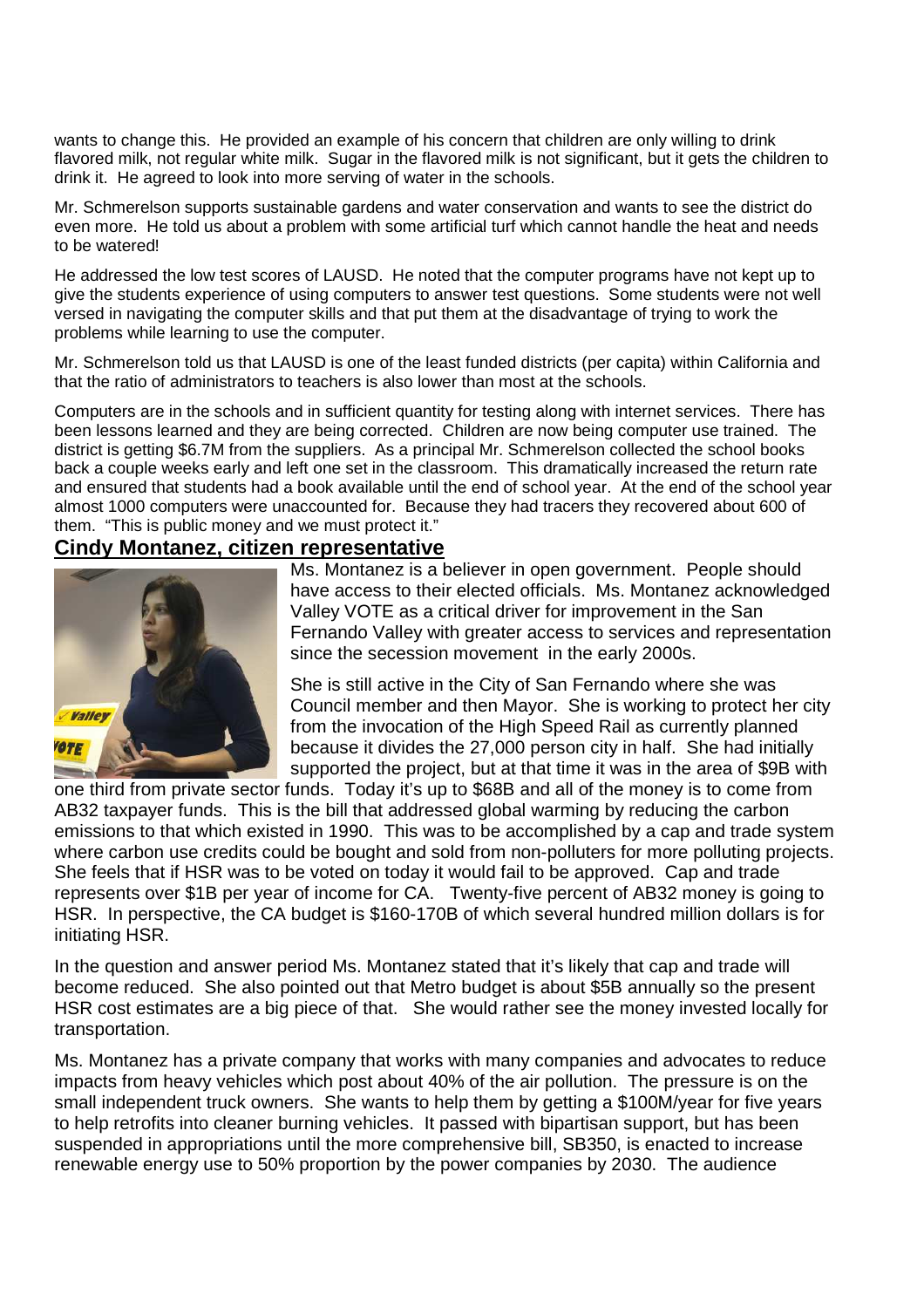questioned, and she agreed, that part of the issue is the definition of renewable. For example, hydropower is accessible to northern states, but less locally. Small hydropower is included in the credits only partially because CA environmental groups do not favor use of dams which impact the ecosystems. This is in preference to the 50% reduction in petroleum produced power because of the increase impact on oil and gas prices.

The water bond provides \$900M to help with groundwater cleanup. LADWP will need one-third of the money for its activities. Timing is important for water clean up and collection. We expect el nino storms this year, but may not be in a position to do adequate water collection. Water recycling, stormwater capture and clean up are all part of the equation to reduce LA dependence on outside water.

Nuclear power plants like the one in Az represents almost 10% of what we produce, but increases have not considered due to political considerations.

One question raised for which there is a limited answer is what do you do when the power is needed at a time when the non-polluting energy sources are unavailable. This is a major challenge. We need to ask these types of questions when LADWP asks for rate increases to pay for these new, more expensive energy sources. Fossil fuel remains the major energy source that is always available for consumer use. Geothermal can be, but it is limited in amounts available.

She is also working on housing issues and is on Lake Balboa Neighborhood Council as well. There's more pressure for multi-family units. One major question is where to put them and the impacts. Ms. Montanez supports housing in the downtown areas, but the SFV is different in character. SFV streets are not designed to handle the larger attendant traffic. She agrees that water usage in multi-units needs to be controlled to the unit level to ensure conservation.

A last item discussed was the impending Iran deal. She was opposed to the deal as proposed and was pleased that Congressmen Brad Sherman and Tony Cardenas felt the same.

# *Valley VOTE Committee Reports:*

## **Victor N. Viereck- Real estate issues**

*Apartment Retrofit:* A crucial issue under current discussion is retrofitting apartments to prevent fatal injuries and loss of housing from a significant earthquake. Depending upon the type of building structure and subsurface earth structure, not all buildings would be subject to any damage. But many buildings would be subject to severe damage, causing death and possibly total destruction. Property owners need a means of promptly determining the risk at their own properties. Even tenants should make themselves aware of their own risks residing where they do. As soon as owners of properties at risk are able to determine their risk they need to plan their solutions and inform the tenants of their risks and the planned solutions. The tenants should be more concerned about their own physical risk than whether they are going to pay 50% or 100% of the retrofit costs.

Due to a wide range of financial matters of operating real estate, many property owners need to be able to borrow the funds needed in order to pay for the needed retrofits. The amount they are able to borrow depends primarily on the net cash flow generated by the property. If they cannot get an adequate pass through of cost to the tenants, the amount borrowed will be inadequate.

There are City Council members who want to limit the pass through to tenants to 50% of the cost, paid over at least a ten year period, but further limited to \$38.00 a month. They also do not want to include the cost of interest. If over ten years the interest rate is only 3.5%, the interest would still add about 17.5% to the payment cost. Unfortunately, many people do not understand that when businesses cannot cover MORE than their cost of doing business, they go out of business,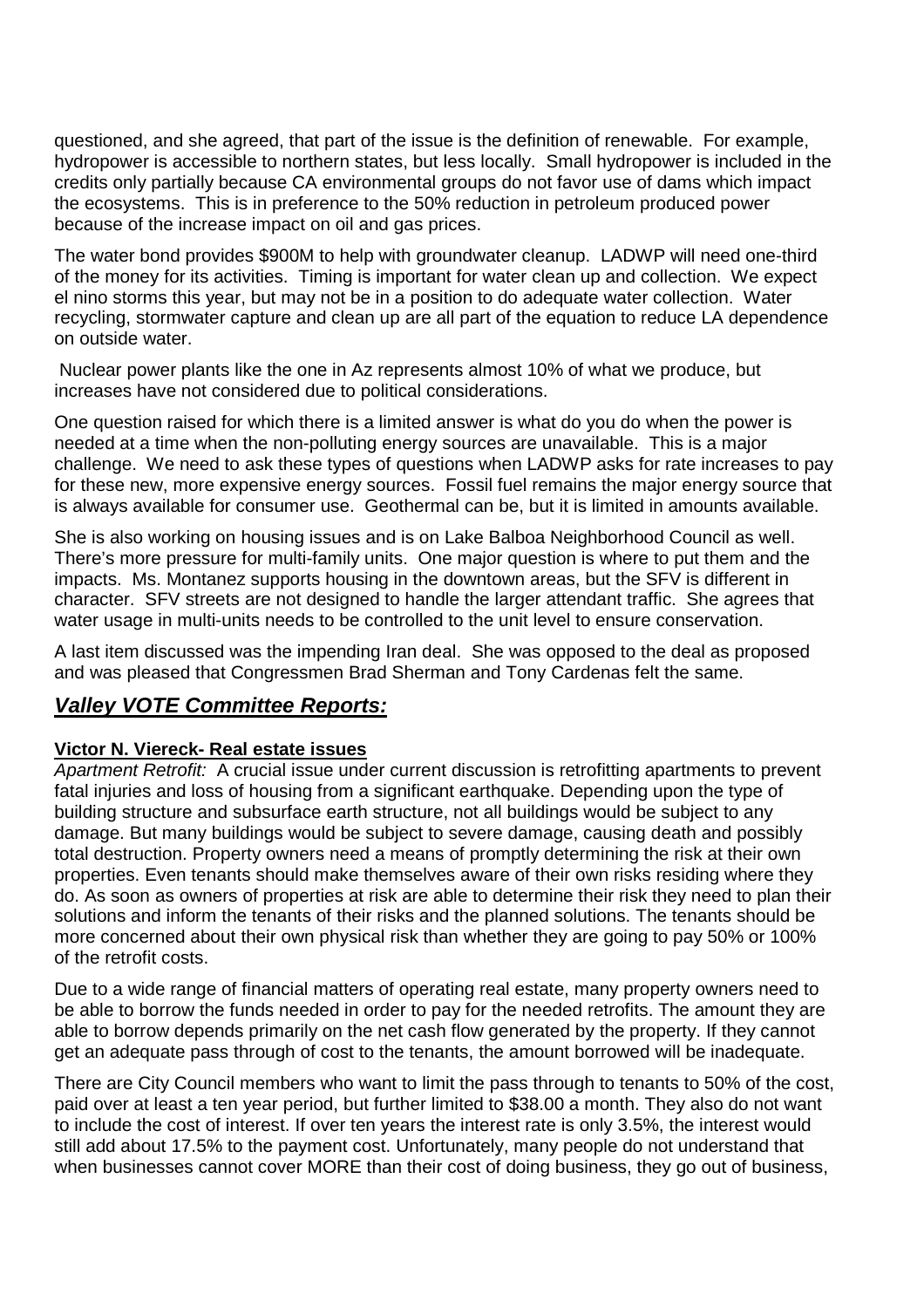and others do not choose to go into a business. That might already be at least part of the reason that there is a shortage of so called affordable housing.

But the city officials and many tenants fail to realize that the 50% of loan cost, and \$38.00 are not the only limitations the owners face. Since newer tenants are paying at or close to market rate rents, no pass through of cost is sensible. That makes it even more critical to be able to pass through up to 100% of the retrofit cost to longer term tenants, subject to market rents. If the destructive earthquake happens, properties at risk that were not retrofitted will be significantly damaged (besides injuries and fatalities suffered), causing loss of tax revenue from income tax and property tax. If tax credits are allowed based on amounts spent for adequate retrofits, loss of a lot of tax revenue would be prevented. Credits allowed in excess of state income tax incurred should be carried over to succeeding years.

Although total retrofit costs probably cannot be covered through pass through to tenants and tax credits, the pass through and tax credits are needed.

*Air BnB:* Public officials have recently been talking a lot about the need for what they call affordable housing. They are looking for means to finance it. They do not seem to have any concern over government policies that result in less affordable housing, particularly in the City of Los Angeles. They limit rent increases without regard to the cost of maintaining housing.

Now there is a new business that takes advantage of apartments whether or not they are rent controlled. Through Air BNB existing tenants rent out their own apartment homes on a short term basis, like one or a few more nights. Apartments subleased to the short term tenants, rent for market rate rents. When people stay for such brief times, there's more noise created than usual, detrimentally affecting the regular tenants.

While the free market is generally more beneficial to all, the existing regulations on apartments in Los Angeles allows Air BNB to profit from owners who have no opportunity to share in such activity. The City is looking to regulate short term rentals to collect money and protect rights of renters, tenants, and surrounding community members.

Victor N. Viereck For additional info: Victor N. Viereck, CPA 12702 Tiara Street, Valley Village, CA 91607 (818) 985-9174 vicviereck@sbcglobal.net

### **Ralph Kroy, Sunshine Canyon**

The landfill is located at 14747 San Fernando Road, near and West of the "I-5"and the "14" freeway intersection. The facility is owned and operated by Republic Services, as the BFI Sunshine Canyon Landfill, and operated as a joint LA City and County operation.

The landfill continues to get more and more complaints and notices of violations from the SCAQMD's 10,500 square miles area, more than all the other fifteen landfills combined. It is the largest landfill in the United States, located virtually across the street from one of th largest water treatment plants in the United states. The dust and blown debris from the landfill blows into the treated water of the Van Norman reservoir that we drink—after some additional chlorine / chloramine treatment.

The landfill recently had a protest of it's continued stench. The protest was by the public, the neighbors, students, and concerned citizens. The protest was noted, reported, on page three, in the Los Angeles Daily News, Sunday September 20, 2015 addition. The foul odors have been reported to the government agencies for some time, years, and little has been accomplished solving the problem. There have been weeks of continuous foul odors, with no let up recently, and that is one of the reasons for the public protest.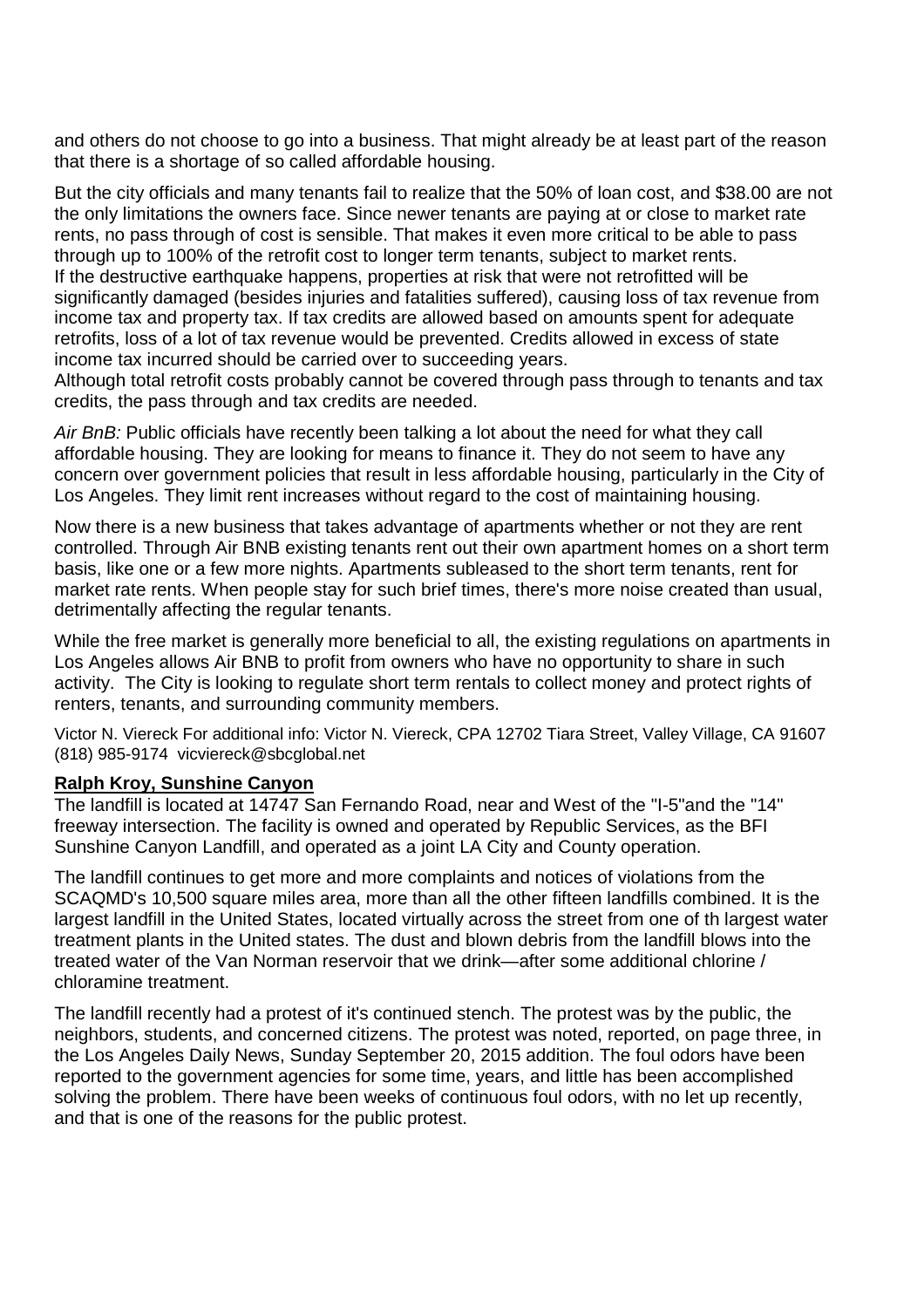In some respects, the government is part of the problem. The City and County receive money, tipping fees, from the landfill. There is no hurry to shut down a government source of income. "Follow the Money" is ALWAYS a way of finding a problem when dealing with government or large organizations. The government has conducted one study after another to find the problem, and a solution that it could / would use. The obvious one is that there NEVER should be a landfill in a city. The landfill continues to add air recovery systems to the landfill, and this seems to be woefully too little to late. The stench continues.

Ralph Kroy REKroy@aol.com

## **Joe Vitti – Nuclear Power Applicability for our Power needs**

President Obama was speaking on Wednesday Sept 16,2015 to the Business Roundtable Organization in Washington D.C. He was discussing the challenges of climate change and it's connection with energy policy. He discussed how wind and solar programs are playing a growing roll in meeting the negative environmental changes of the planet. He went on to say that nuclear power must remain in the the U.S. power supply program.. He pointed out the success of the Vogtle nuclear reactors in Georgia.

The following is from the web site of Southern Company that is building the 2 new nuclear reactors at the Vogtle site.

"Nuclear energy is a proven and innovative technology, with more than 50 years of safe and reliable operation in the U.S. It is a secure, dependable source of power that the nation can depend on which is not subject to unreliable weather or climate conditions. We continue to develop our nuclear power capacities with Plant Vogtle, the first new nuclear power generator to be built in the U.S. in 30 years as energy needs grow in the Southeast.

Southern Company intends to be on the forefront of exploring nuclear energy as an option for meeting rising electrical demand. The process to build two new reactors at Plant Vogtle is well underway, with plans to begin commercial operation of Unit 3 in 2016 and Unit 4 in 2017. Nuclear power is a safe, reliable, cost-effective power source that has a low impact on the environment. It is a prudent business decision to use nuclear energy as a means to meet our customers' needs."

### Nuclear Power in Asia

Please find in the table below a summary of the Nuclear Power reactors planned for the Continent of Asia. China has 26 in operation , 24 under construction , and 44 planned. India has 21 in operation,6 under construction, and 22 planned. Japan has 43 in operation.3 under construction, and 9 planned. Considering all the negative publicity over Fukushima it is important to note that Japan has 4 power reactors under construction and are planning to build 9 more.

|                   | Power Reactors operable<br>or in Operation | Power Reactors Under Power Reactors Research<br>Construction | Planned | Reactors       | Other Stages of the<br><b>Fuel Cycle</b> |
|-------------------|--------------------------------------------|--------------------------------------------------------------|---------|----------------|------------------------------------------|
| <b>Australia</b>  |                                            |                                                              |         |                | UM                                       |
| <b>Bangladesh</b> |                                            |                                                              | 2       |                |                                          |
| China             | 26                                         | 24                                                           | 44      | 16             | UM, C, E, FF                             |
| India             | 21                                         | 6                                                            | 22      | 4              | UM, FF, R, WM                            |
| Indonesia         |                                            |                                                              |         | 3              | FF                                       |
| Japan             | 43                                         | 3                                                            | 9       | 14             | C, E, FF, R, WM                          |
| S. Korea          | 24                                         | 4                                                            | 8       | $\overline{2}$ | C, FF                                    |
| N.Korea           |                                            |                                                              | 0       | 1              | $C$ ?, $FF$ ?, R                         |
| <b>Malaysia</b>   |                                            |                                                              | 0       |                |                                          |
| <b>Pakistan</b>   | 3                                          | 2                                                            | 2       |                | UM, E, FF                                |

#### Nuclear Power in Asia, and Involvement with the Nuclear Fuel Cycle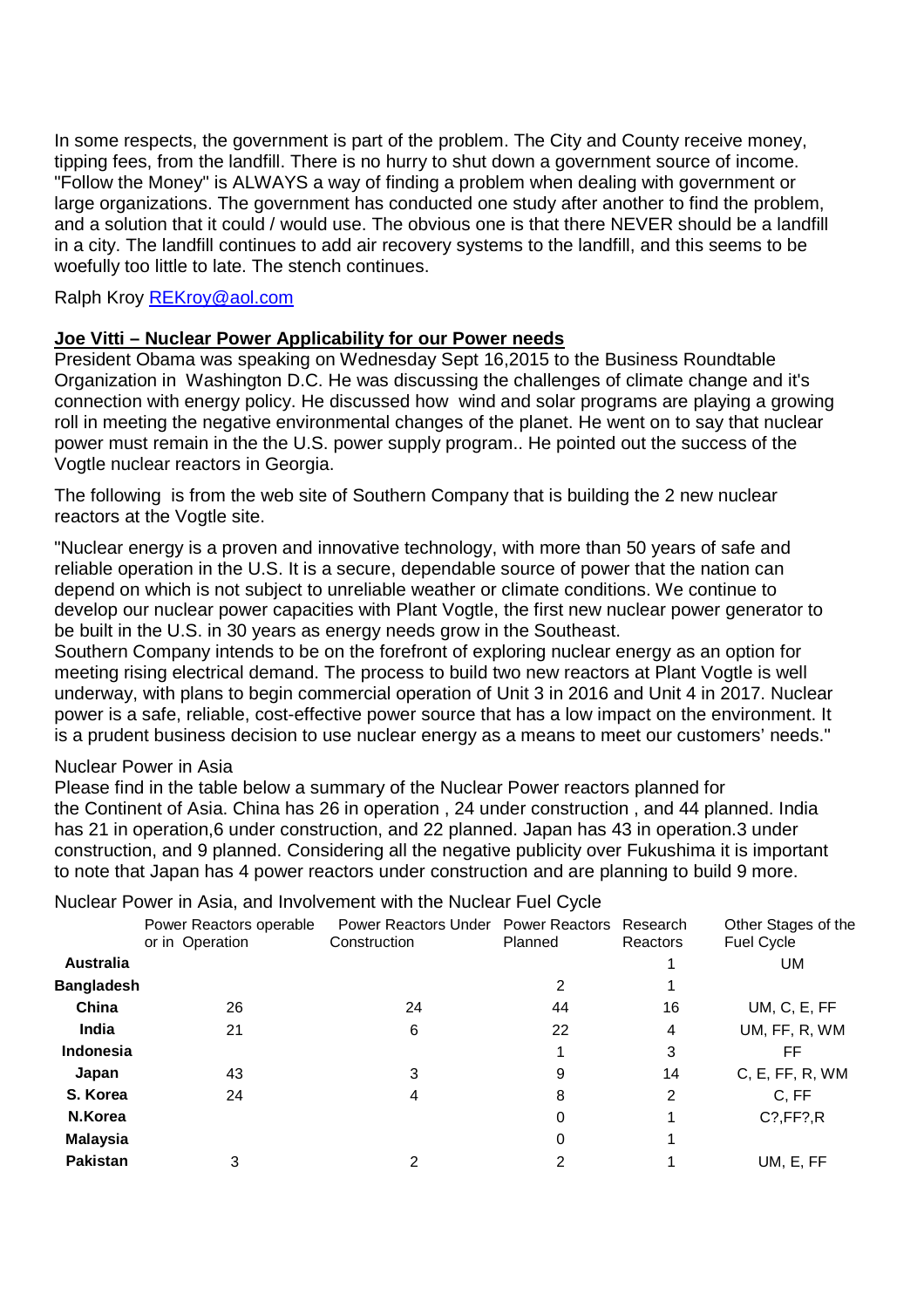|                    | Power Reactors operable<br>or in Operation | Power Reactors Under Power Reactors Research<br>Construction | Planned | Reactors | Other Stages of the<br><b>Fuel Cycle</b> |
|--------------------|--------------------------------------------|--------------------------------------------------------------|---------|----------|------------------------------------------|
| <b>Philippines</b> |                                            |                                                              |         |          |                                          |
| <b>Thailand</b>    |                                            |                                                              | 0       | $1 + 1$  |                                          |
| <b>Vietnam</b>     |                                            |                                                              | 4       |          |                                          |
| ** Total           | 123                                        | 4 <sup>1</sup>                                               | 93      | 49*      |                                          |

\* 48 research reactors operable, 1 under construction \*\* The total includes six reactors in operation, plus two under construction, on Taiwan. It also has one research reactor. Taiwan has no other stages of the fuel cycle. Key: UM Uranium Mining, C Conversion, E Enrichment, FF Fuel Fabrication, R Reprocessing, WM Waste Management facilities for used fuel away from reactors. Sources: WNA Reactor table, WNA country papers, OECD/IEA World Energy Outlook

### **David Devoss – The Housing Crisis**

According to the Los Angeles Department of Housing and Community Development, the city needs to build 1,500 new housing units a year to keep pace with the worsening homeless crisis. Unfortunately, it only adds 300 new units each year. The gap between the need and the supply, says a Housing official, results from inefficiencies in the LA Department of Building and Safety, which must approve all plans and monitor the construction process. Instead of lobbying from within the municipal government to improve the Building & Safety's procedures confronting all citizens, the Department's solution is to exempt itself from Building & Safety oversight.

Prior to the recession of 2008, construction plans were approved expeditiously. When the economy declined thousands of commercial and residential projects were postponed. With less construction going on, cities throughout Southern California decided to save money by laying off building inspectors. Unfortunately, few of the inspectors laid off have been rehired. Permit approvals in Los Angeles can now take months, even longer in Pasadena, which laid off 50% of its building inspectors.

Eventually, new inspectors will be hired, but in the meantime be advised that the backyard granny flat you envision will probably take close to a year to be permitted, monitored and finally approved.

David DeVoss eastwestnewsserv@aol.com

### **Denny Schneider - Airport Report**

As part of the FAA's NextGen efforts to modernize and upgrade to satellite based GPS style controls the FAA has embarked on an airspace redesign that has the capacity to impact all of the Southern California Metroplex area which ranges from Santa Barbara to the Mexican border and east beyond Palm Springs.

The prime FAA objective is to reduce aircraft movement complexity and to simplify controller intervention. Instead of pinballing aircraft from one radar control point to another they will be directed in straight lines using GPS controls. In general the FAA is making only "tweaks" of existing flight patterns because they incurred substantial grief from Northeastern US residents who were newly or more heavily impacted by the changes.

FAA changes will enhance the ability to move aircraft from one airport to another but will not generally enhance the number of aircraft able to take off or land. The FAA evaluation is based on current operational levels. It fails to anticipated future increases into account.

All information and data about this process is available at http://www.metroplexenvironmental.com/socal\_metroplex/socal\_outreach.html

Although FAA local efforts started almost three years ago, the public has only become involved within the past several months. Formal comments regarding FAA proposals has been extended